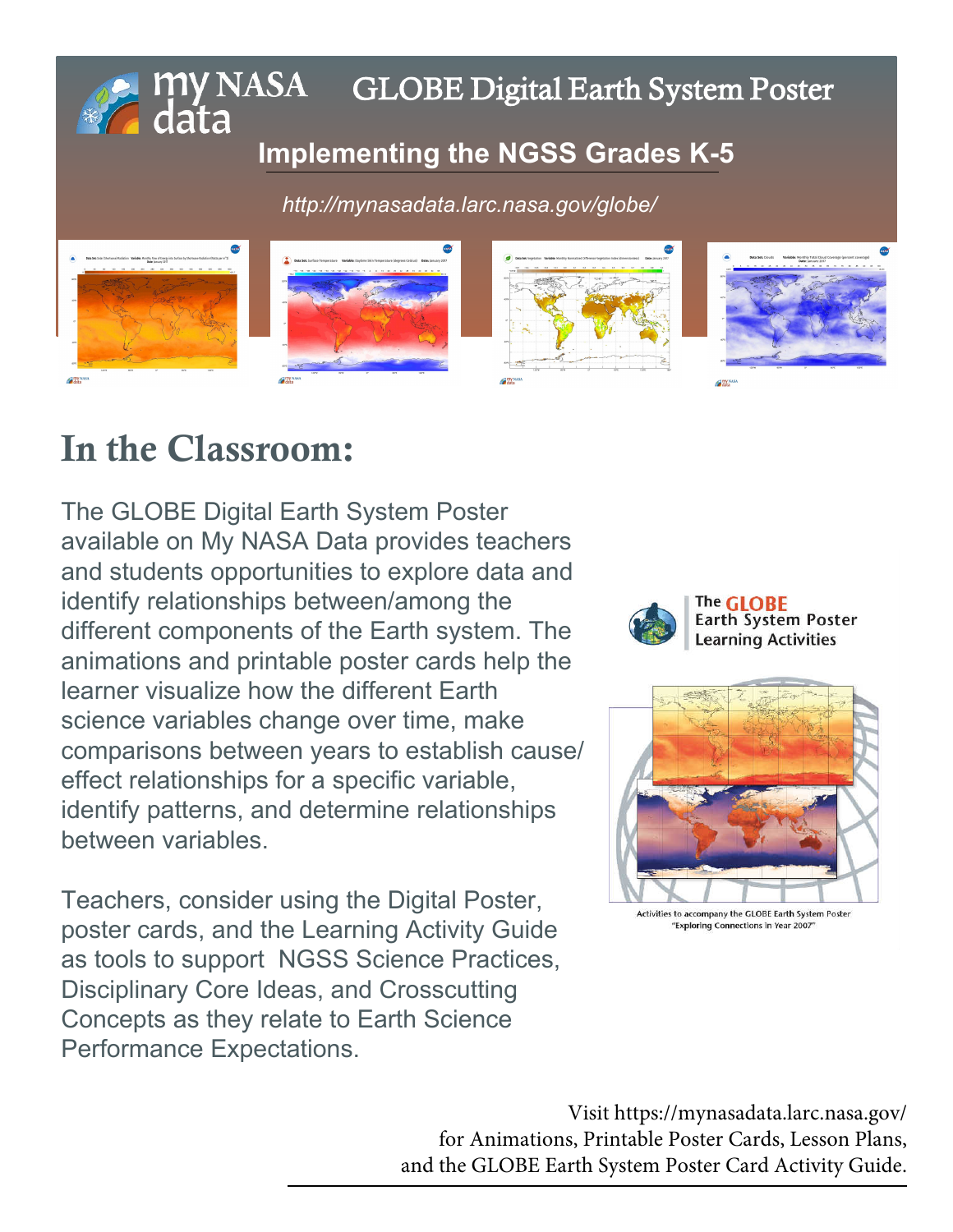

#### **1-ESS1-2: Make observations at different times of year to relate the amount of daylight to the time of year.**

 There is a correlation between the changing seasons, the amount of solar (shortwave) radiation, and the amount of daylight that a particular region receives during the year.

- Students investigate the total daylight hours for their local area and compare that with the amount of solar (shortwave) radiation shown for their area in the animations.
- Next, students examine the animations to see how the amount of solar (shortwave) radiation changes between the two hemispheres, as well as over the seasons.

#### **3-ESS2-1: Represent data in tables and graphical displays to describe typical weather conditions expected during a particular season.**

- • Students observe the surface temperature, precipitation, and/or vegetation animation(s) to gather data related to typical weather conditions during the different seasons of the year. *This can be completed for one year, for multiple years, as single variables or as multiple variables.* Additional data sets can be accessed on My NASA Data's Earth System Data Explorer: *https://mynasadata.larc.nasa.govEarthSystemLAS/UI.vm*
- • Using the information they collect, students develop tables and/or graphs to display their findings.





### **3-ESS2-2: Obtain and combine information to describe climates in different regions of the world.**

- • Students observe and compare animations for solar (shortwave) radiation and vegetation to identify different climate regions around the world. *In addition, other variables can be visualized to identify how the various variables affect the climate for a particular region.*
- different variables and discuss how changes in one might • Students investigate cause/effect relationships between affect the other.

#### my NASA

**5-ESS2-1: Develop a model using an example to describe ways the Geosphere, Biosphere, Hydrosphere, and/or Atmosphere interact.**

- • Students examine animations of the different spheres that make up Earth's system (i.e., Geosphere, Biosphere, Hydrosphere, Cryosphere and Atmosphere).
- Students identify patterns among the different spheres.
- how one sphere changes in response to changes occurring • Students discuss cause/effect relationships by identifying in other spheres.
- Students ask questions based on the data they observe.



my NASA